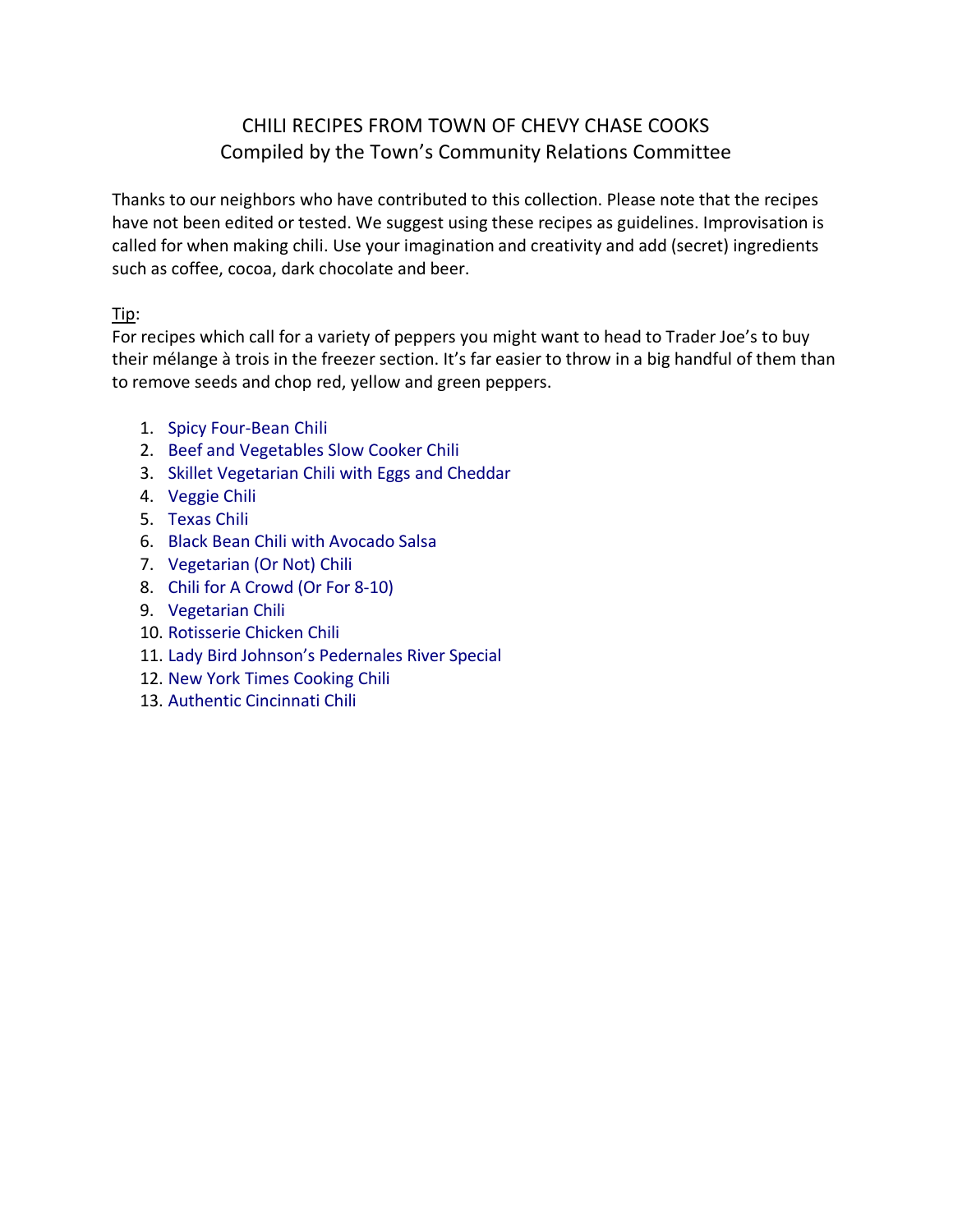# <span id="page-1-0"></span>**1. SPICY FOUR-BEAN\* CHILI (5)**

Adapted from Bon Appetit Submitted by Cecily Baskir, Ridge Street Mayor, Town of Chevy Chase \*No problem omitting bean types and using whatever you have on hand. You can also reduce the number of tomatoes.

### Ingredients:

- 2-3 tbsp vegetable oil
- 1 red onion, chopped (or sometimes just another yellow onion)
- 1 yellow onion, chopped
- 4 cloves garlic, minced (often from a jar)
- 1 lb lean ground beef, or ground turkey, or Impossible meat
- 28 ounces canned diced tomatoes in juice
- 1 can black beans (14-15 oz), rinsed and drained
- 1 can pinto beans (14-15 oz), rinsed and drained
- 1 can Great Northern beans (14-15 oz), rinsed and drained (or red kidney beans)
- 1 can cannellini beans (white kidney beans) (14-15 oz), rinsed and drained
- 1/4 plus 1/8 cup chopped fresh cilantro (or not- we often omit if we don't have it on hand)
- 2-3 tbsp chili powder (or to taste)
- 2 tsp cayenne pepper (optional)

### Directions:

- Heat oil in large pot over medium-high heat.
- Add all onions and garlic and sauté about 4-8 min.
- Add meat/fake meat and cook until brown, breaking up with back of fork.
- Mix in everything else except 1/8 cup cilantro and bring to boil.
- Reduce heat and simmer 20 or so minutes, stirring often.
- Transfer to serving bowl and garnish with remaining cilantro (or not). Serve with shredded or grated cheddar or Mexican cheese mix.

Can be made a day or so in advance- bring to simmer to reheat after chilling.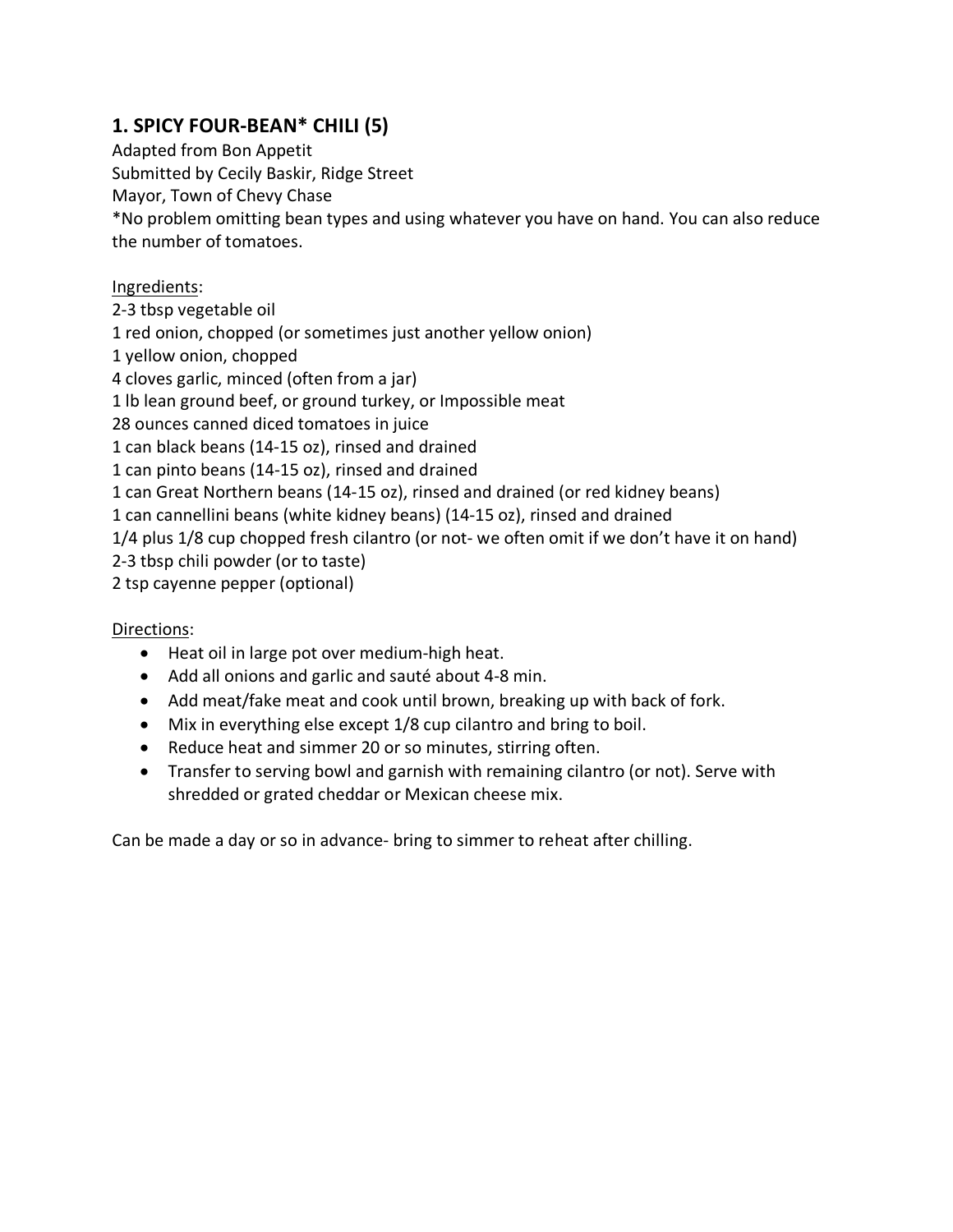### <span id="page-2-0"></span>**2. BEEF AND VEGETABLES SLOW COOKER CHILI**

Submitted by Ellen Ericson, Meadow Lane Councilmember, Town of Chevy Chase

Ingredients:

1 pound ground beef 1 cup chopped onion 1/2 cup chopped green bell pepper 1/2 cup chopped zucchini 1/2 cup chopped mushrooms 1/4 cup dry red wine or water 1 tablespoon chili powder 1 teaspoon sugar 1 teaspoon ground cumin 1/4 teaspoon salt 1 garlic clove, minced 1 (15 ounce) can kidney beans, undrained 1 (14.5 ounce) can Mexican-style stewed tomatoes with jalapeño peppers and spices, undrained

- Heat a large skillet over medium-high heat. Cook the ground beef until it is brown.
- Add the onion, pepper, zucchini, and mushrooms. Cook until tender. Drain off any grease that accumulated in the pan.
- Add all the ingredients to the slow cooker. Cook on low for 4 hours. Yield 6 servings.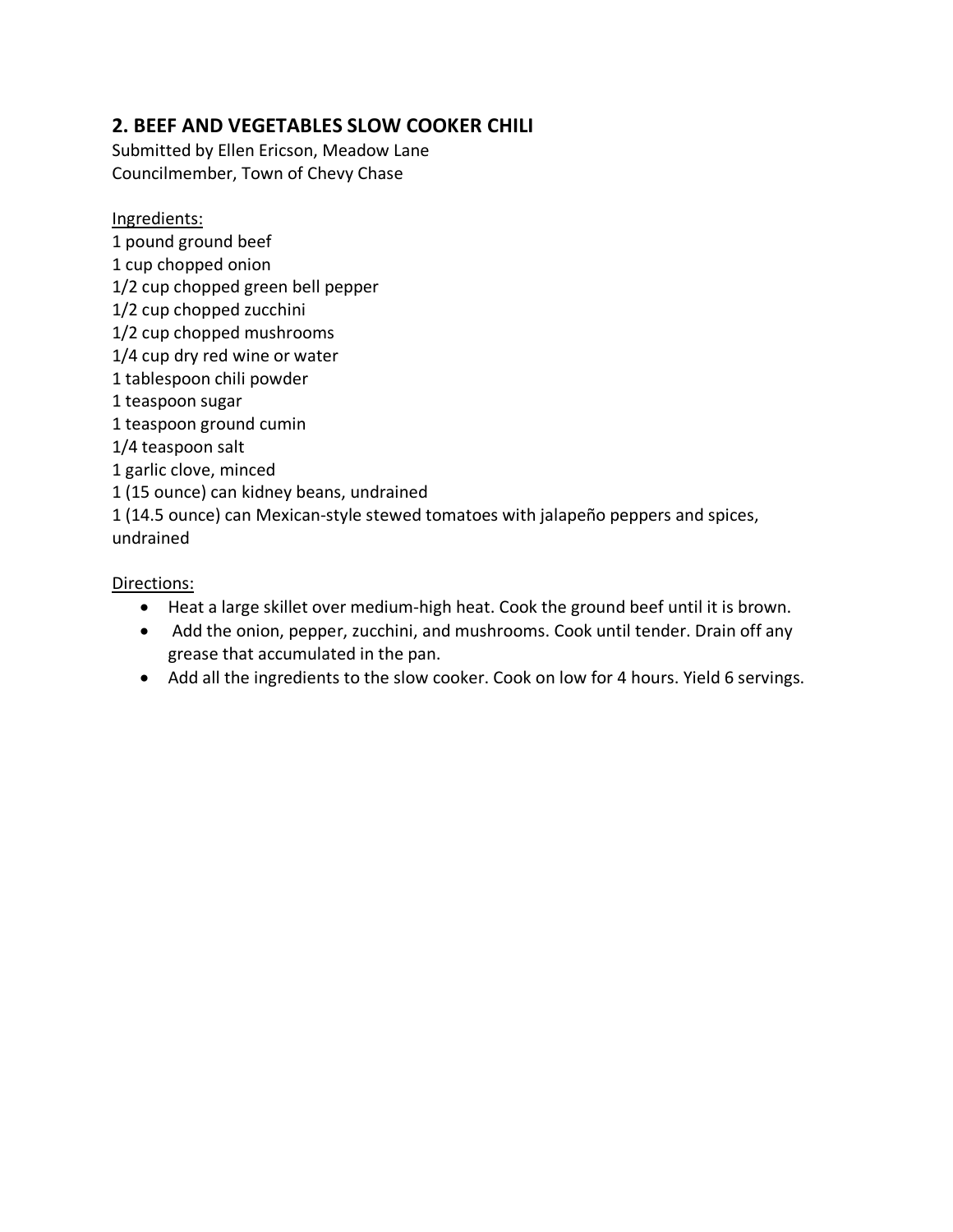## <span id="page-3-0"></span>**3. SKILLET VEGETARIAN CHILI WITH EGGS AND CHEDDAR (4-6)**

This is my adaptation of Ali Slagle's recipe, from the NY Times. It is similar to a shakshuka, as the eggs are cooked in the chili. You may want to add salt as we have (reluctantly) cut back on our usage.

Submitted by Marci Levin, Oak Lane Time: 45 minutes (can simmer longer)

### Ingredients

2 tablespoons unsalted butter

1 large yellow onion, chopped

4 large garlic cloves, chopped

1 tablespoon ground cumin

3 teaspoons smoked paprika

3 teaspoons chili powder

¼ cup tomato paste

1 -14 ounce can unsalted tomatoes

1 -14 ounce can fire-roasted tomatoes (unsalted, if possible)

1 -14 ounce can unsalted black beans with liquid

1 teaspoon apple cider vinegar

4-6 large eggs

1 cup grated extra-sharp Cheddar

Warm tortillas, tortilla chips or tostados for serving plus cilantro for garnish

- Melt butter in skillet over medium-high. Add onion, season with salt and pepper if using, and cook, stirring occasionally, until softened (5 minutes). Add garlic, cumin, paprika, and chili powder. Combine and cook until fragrant, about 2 minutes. Add tomato paste and cook until mixture turns the color of rust, about 2 minutes.
- Stir in the tomatoes and beans (and liquid). Bring to boil, then reduce to simmer, smashing the beans lightly and stirring occasionally until thickened, about 20 minutes. Stir in the vinegar.
- Reduce the heat to low. If your chili is thick enough, make divots, evenly spaced in the chili, and crack an egg into each. (If the chili isn't thick enough to hold the divots, don't worry, just crack the eggs on top.) Using a fork or spoon, gently cover the whites with chili. (This helps the whites cook faster and more evenly.) Season the eggs with salt and pepper, if using, then sprinkle the chili with Cheddar cheese. Cover and cook until the whites are set and the yolks are still runny, 5 to 7 minutes. Garnish, if desired, with cilantro sprigs. Serve with tortillas, tortilla chips or tostados alongside, if desired.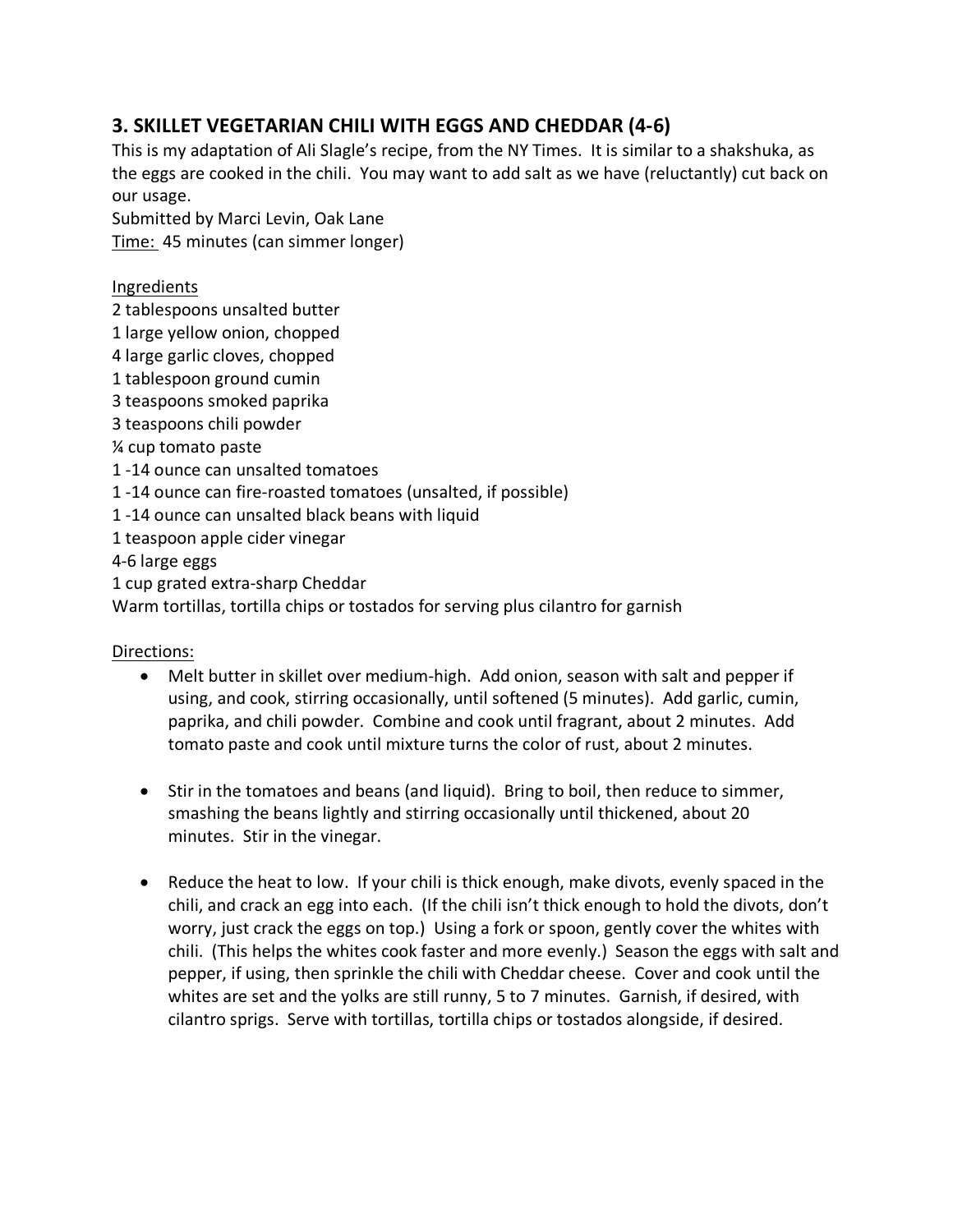### <span id="page-4-0"></span>**4. VEGGIE CHILI**

Submitted by Christie Abrams, Oakridge Lane

Ingredients:

2 T olive oil 4 cloves garlic, minced 1 whole large onion, chopped 1 whole red bell pepper, seeded and diced 1 whole yellow bell pepper, seeded and diced 1 whole green bell pepper, seeded and diced 2 whole carrots, peeled and diced 2 stalks celery, diced 1 whole jalapeño, seeded and finely diced 3 cups vegetable broth 1 can (12-14 oz) tomato sauce 1 can (10 oz) Ro-tel (diced tomatoes and chiles) 1/2 tsp salt, or more to taste 1 tsp dried oregano (can use fresh if available) 1 T cumin 2 T chili powder, more to taste 1 can (14 oz) kidney beans, drained and rinsed 1 can (14-oz) pinto beans, drained and rinsed 1 can garbanzo beans, drained and rinsed 1 can black beans, drained and rinsed 1 whole large zucchini (or 2 medium zucchini), diced 1/4 c. masa (corn flour) or regular cornmeal 1/2 c. warm water

For serving: Cotija cheese or cheese of your choice, grated (optional) Pico de gallo (optional) Cilantro leaves (optional)

- In large pot over medium-high heat, heat a little olive oil, then add onion, garlic, bell pepper, jalapeño, carrots, and celery. Cook, stirring occasionally, until mixture starts to turn deep golden brown, about 5 to 7 minutes.
- Add some salt, oregano, cumin, and chili powder. Cook for another 2 minutes to deepen the flavors.
- Pour in some vegetable broth, tomato sauce and a can of diced tomatoes and chilies. Stir and let this mixture come to a boil. Reduce heat to low, cover the pot, and simmer for 30 minutes, stirring every now and then.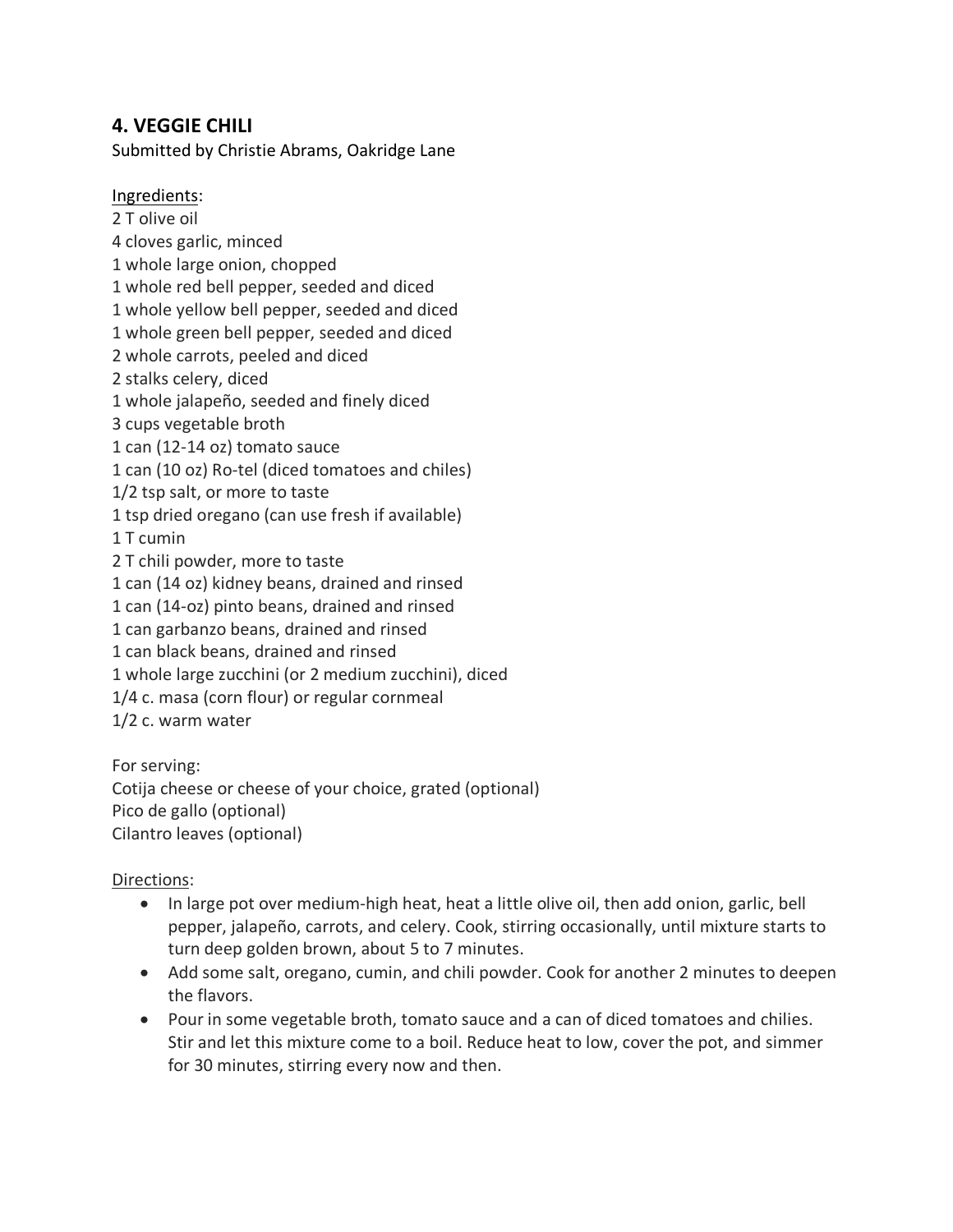- After 30 minutes, add a variety of beans. At this point, you also want to add some diced zucchini! Stir it all together, then cover the pot and let it simmer for another 30 minutes.
- My favorite chili addition: Mix a little masa (corn flour) with a little warm water to form a paste, then pour it into the chili. It thickens it up a bit, and it also adds delicious corn flavor to the chili. Simmer it for 15 more minutes until it's thick and rich and perfect!
- Taste and adjust the seasonings, adding more of whatever it needs. Serve plain or with crumbled Cotija and cilantro leaves. Divine!

Here are some variations and serving suggestions:

### Variations:

- Add 2 tablespoons tomato paste for a richer tomato flavor.
- Substitute 1 cup of the stock with a bottle of Mexican beer.
- Add chopped mushrooms, diced butternut squash, parsnips, or any vegetable you'd like.
- Top with a big spoonful of pico de gallo or chopped tomatoes.
- Top with a dollop of sour cream.
- Top with grated sharp cheddar.

### Serve:

- With corn or flour tortillas
- With corn chips or tortilla chips, for dipping
- With baked potatoes
- On top of a plate of cheese nachos
	- Inside crisp taco shells with cheese, lettuce, and tomatoes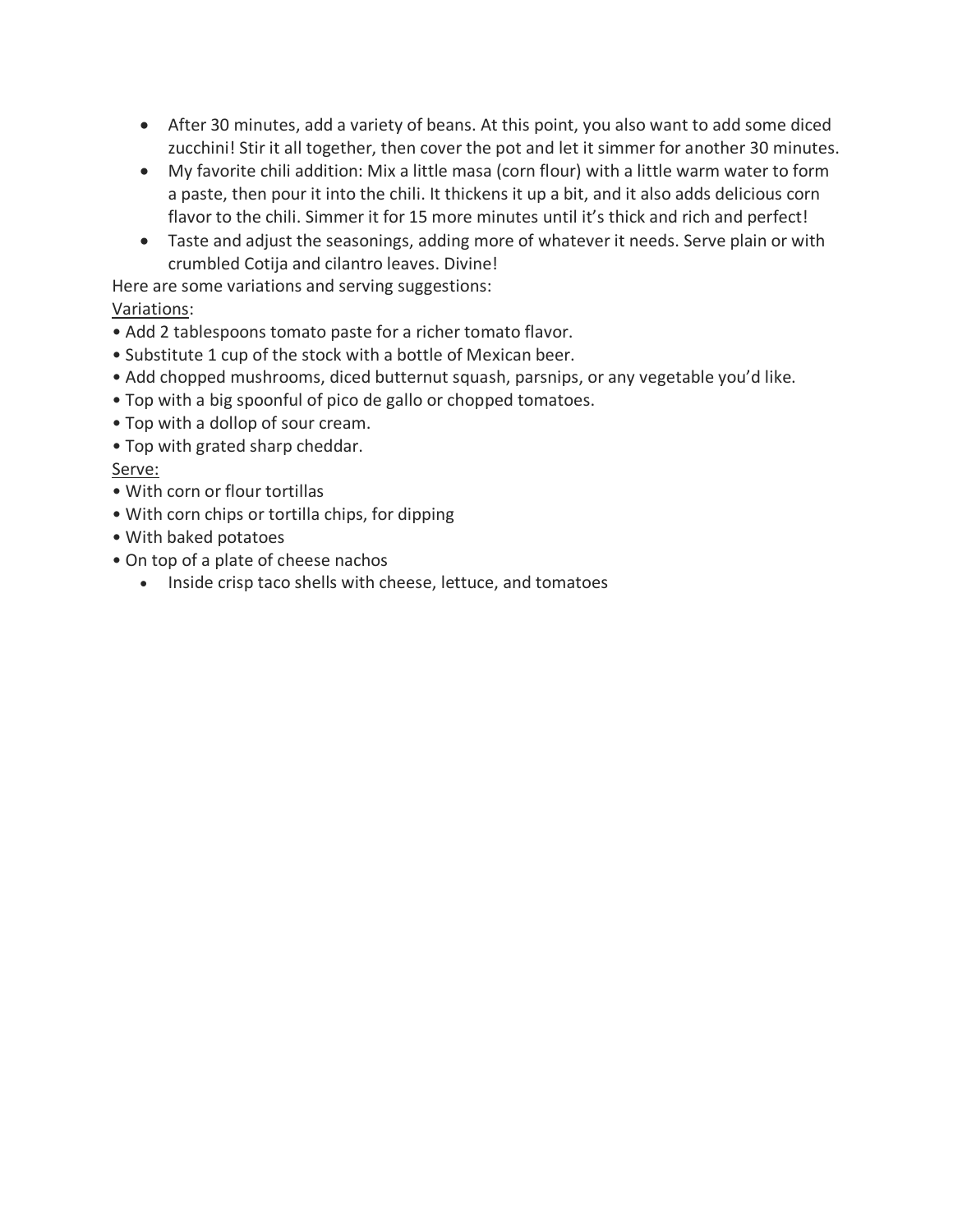### <span id="page-6-0"></span>**5. TEXAS CHILI**

### Submitted by Jean Shorett,

This recipe dates from February 1981. It was provided by a child-of-Texas colleague. Per Texas dogma, it has no beans. It is stout but not fiery; is best a day or two later + freezes well, which is good because it makes quite a lot. Actually, a half recipe makes quite a lot.

- Brown in a large pot over high heat, decant + reserve liquid:
	- $\circ$  1/2 lb diced bacon (or 1/2c oil)
	- o 4 lbs cubed beef (bottom round works)
	- o Drain on brown paper bags + reserve
- Chop + sauté in 1/2c of the reserved meat juice/oil
	- $\circ$  3 large onions cut in chunks
- 4 green peppers cut in chunks
	- $\circ$  4 anjo (medium hot) peppers seeded + cut in dice
- Mix spices, then mix with onion/peppers + set aside
	- o 6 cloves garlic minced, 4Tbl chili powder, 2Tbl paprika,1T cumin, 1+Tbl black pepper
	- o 1Tbl basil, 1Tbl oregano, 1tsp celery seed, 1tsp salt
- Blanche, skin, seed + chop 4-1/2 lbs ripe tomatoes
	- $\circ$  (or 4 big cans diced tomatoes, use less salt + add sugar to taste)
- Return meat to the large pot, mix with onion/spices + tomatoes
	- o Cover + gently simmer for 8hrs do not adjust spices yet
	- $\circ$  Only at the end adjust spices to taste + heat
	- $\circ$  (or split in half + add kick-ass heat to your part)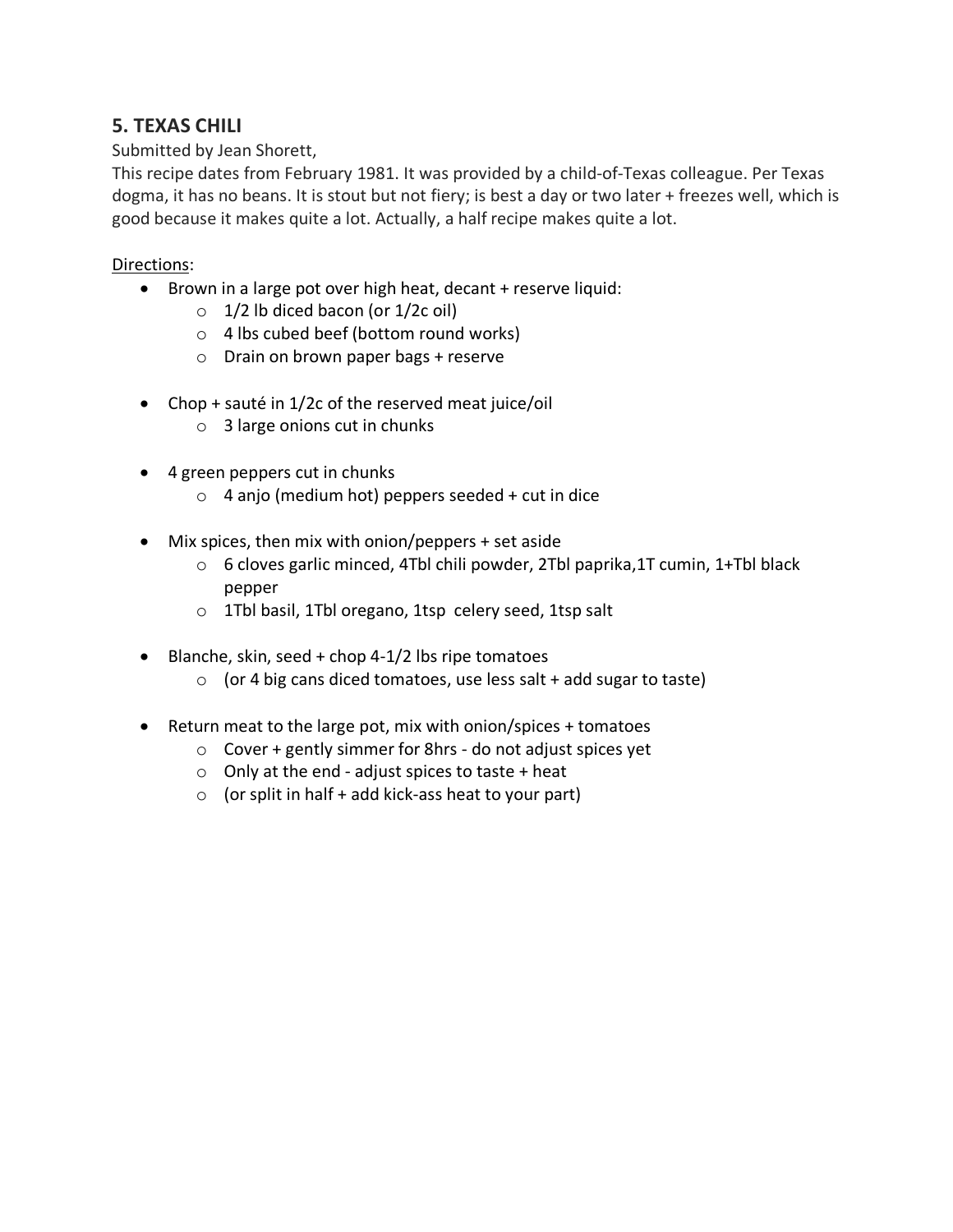## <span id="page-7-0"></span>**6. BLACK BEAN CHILI WITH AVOCADO SALSA (4-6)**

This is from Delia Smith ( a UK national treasure) Winter Collection (BBC books). I translated from the original English! Submitted by Melanie Hind, Meadow Lane

Chili Ingredients:

1lb braising steak 8oz black beans (pre-soaked overnight or 3 hours ahead bring to boil, boil 10 minutes and leave) 2oz fresh cilantro (leaves are used below) 2 tablespoons olive oil 2 medium yellow onions chopped 1 garlic clove crushed 2 green chilies deseeded and chopped small 1 rounded tablespoon all purpose flour 2x14oz tins chopped tomatoes 1 large red pepper chopped small juice half lime (see below) salt

Salsa Ingredients: 2 large firm tomatoes, skinned and deseeded, flesh chopped fine 1 ripe yet firm avocado half small red onion finely chopped (or grated) cilantro leaves (see above) juice half lime (see above) Few drops original Tabasco sauce Salt & pepper

To serve: 4 tablespoons sour cream Brown basmati rice

4 pint flame-proof casserole Oven 300 F

- Chop cilantro stalks very finely
- In casserole heat half oil cook onion, garlic, stalks and chilies 5 minutes, transfer to plate
- Add rest oil, high heat brown beef in about 3 batches
- Return all to pan, sprinkle in flour, stir to soak up juices
- Add drained beans and tinned tomatoes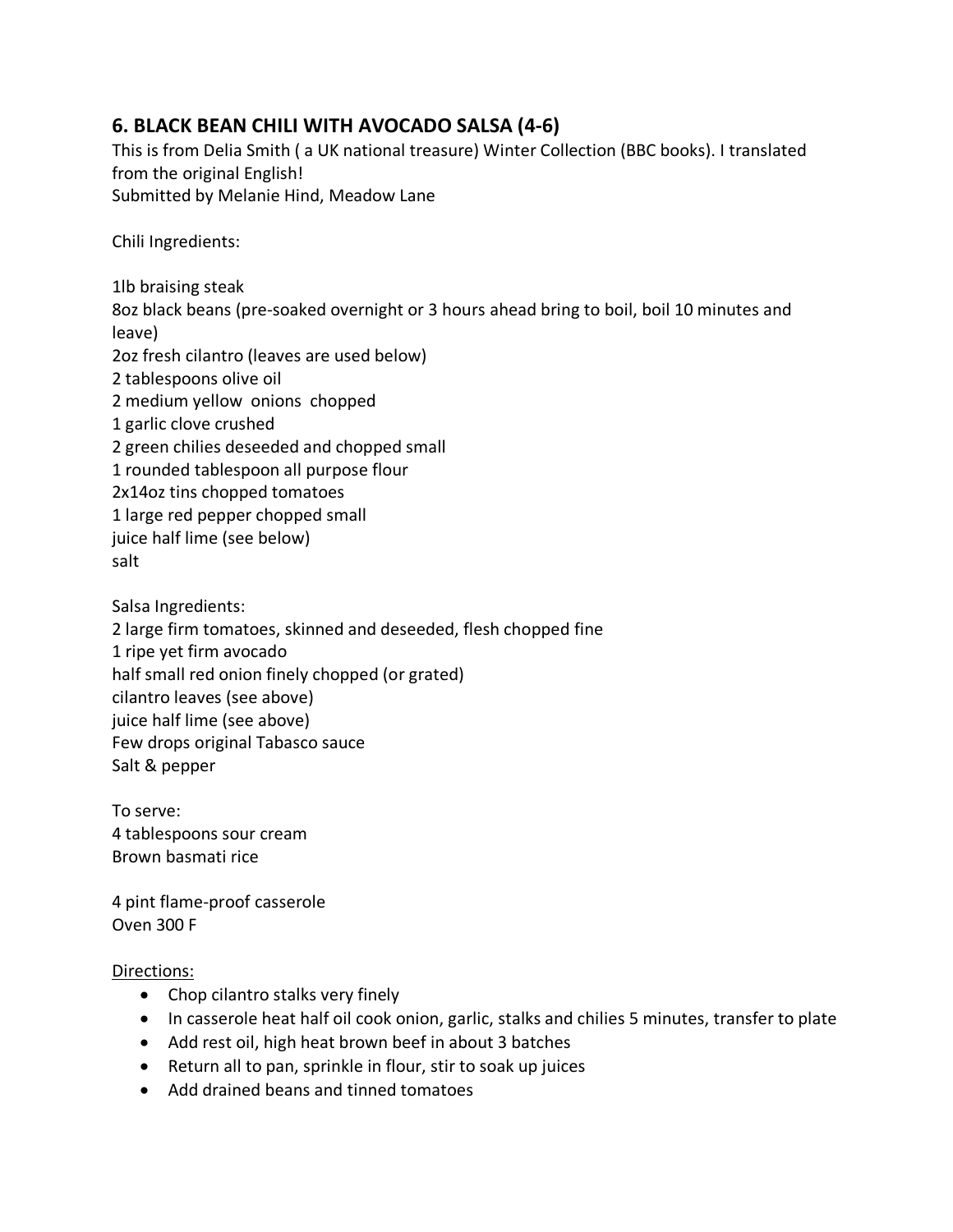- Stir well and bring to simmering, put on lid and transfer to oven for 1.5 hours
- Add pepper, return to oven for 30 minutes

Meanwhile make salsa - scoop out avocado using spoon to remove the bright green from inside skin, mash or chop small, combine with half of cilantro leaves chopped small and rest of ingredients

Remove chili from oven, check salt seasoning, add rest of cilantro leaves and juice of half lime.

Serve chili with salsa, rice and dollops of sour cream.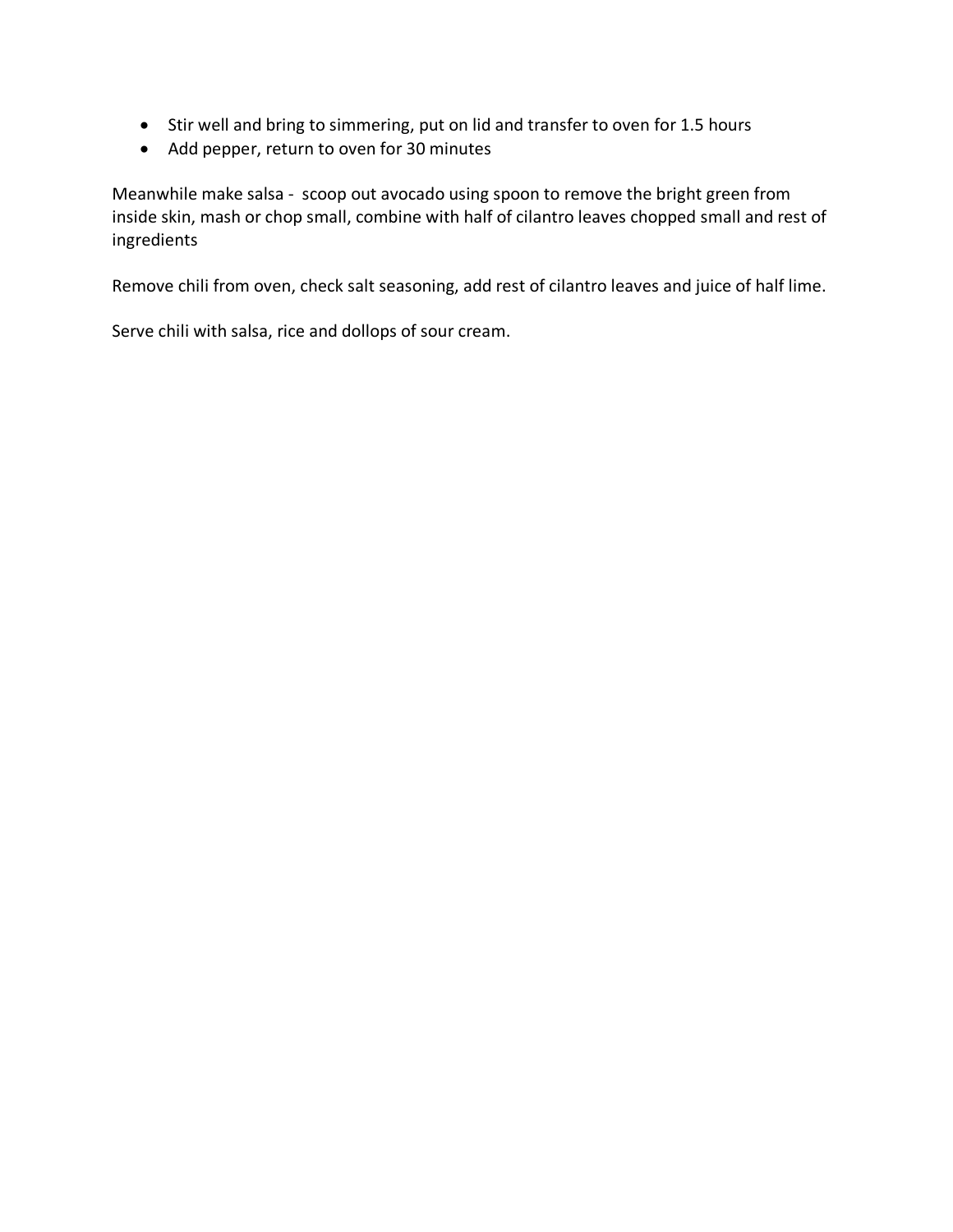### <span id="page-9-0"></span>**7. VEGETARIAN (OR NOT) CHILI**

Submitted by Wicca Davidson, Connecticut Avenue Chair, Community Relations Committee, Town Neighbors Moderator

Supplies: BIG pot Long spoon Knife (I use a Japanese Caddie knife) Ingredients: (If wanted – 2 lbs. ground meat of choice) Olive or vegetable oil (to cover bottom of pan) 6 pound can of cooked red kidney beans (or smaller cans to add up to 6 pounds) 3 large green peppers – de-seeded and cut 3 large onions – cut Chopped garlic – I use a serving spoon full of pre-chopped, or cut about 6 cloves 1 beer 1 28 oz can of chopped or diced tomatoes Salt to taste Pepper to taste Chili pepper to taste Sour cream

### Directions:

• Assemble everything except sour cream.

(If using meat, cook first until just done, remove from pan, put meat aside until beans

are added.)

- In big pan cook onions, garlic, and green peppers in oil until soft and onions clear.
- Add beans, tomatoes, and spices. Put in juice from tomatoes and from the beans.
- Add beer.
- Turn heat down and cook slowly. Stir to keep beans from sticking.
- Taste and adjust seasonings as needed.
- Cook all day. Put in fridge overnight. Cook again next day.
- Adjust spices as needed.

Serve alone or over rice. Put sour cream on top as garnish. Grate cheddar cheese over top if you want.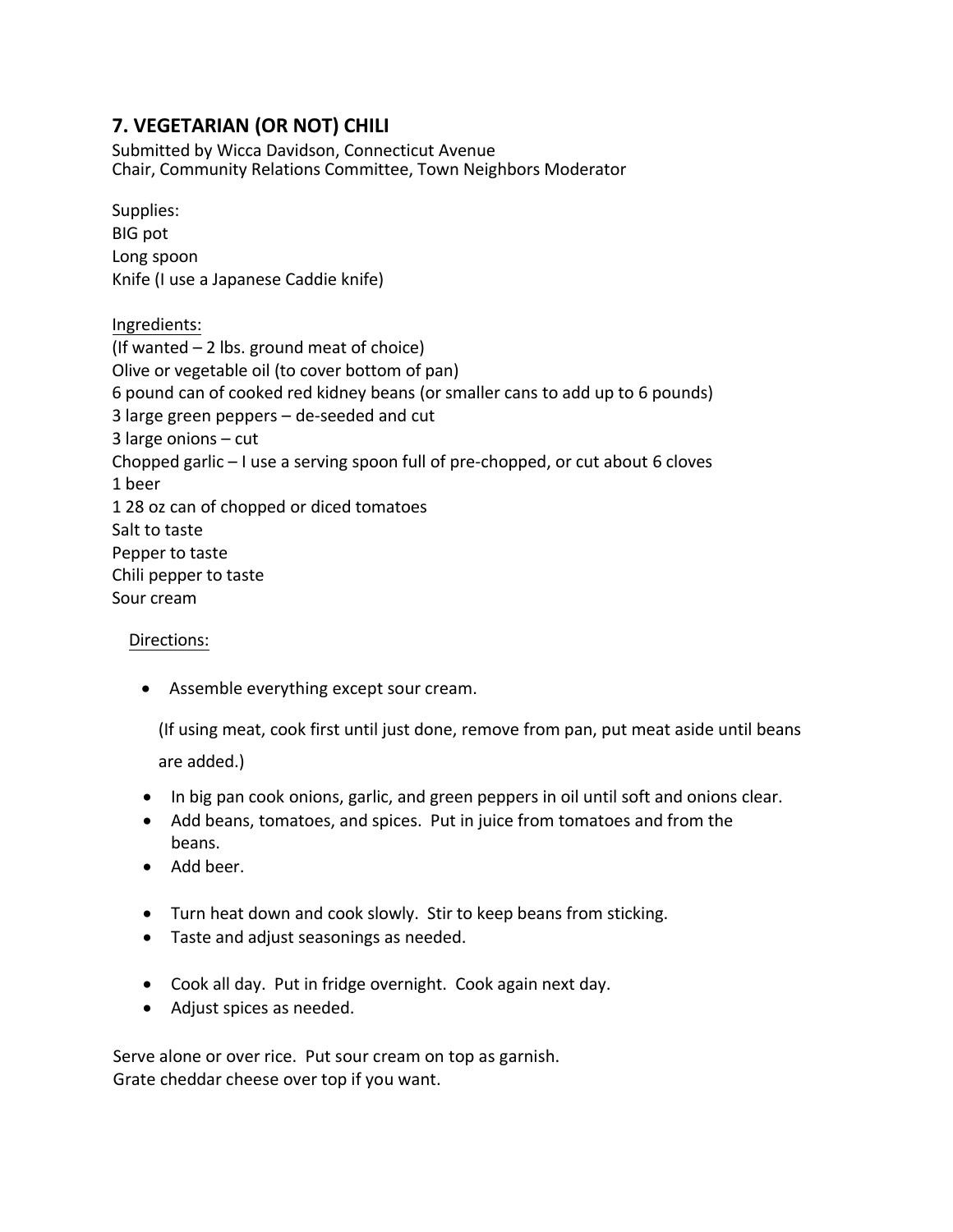# <span id="page-10-0"></span>**8. CHILI FOR A CROWD (35-40) (8-10 in parentheses)**

Adapted from the Silver Palate cookbook

Cathy Wolf, Lynn Drive

Acting Chair, Community Relations Committee

Ingredients:

- $\frac{1}{2}$  cup best-quality olive oil (1/8 cup)
- 1 ¾ pounds yellow onions, coarsely chopped (1/2 lb., approx. 2 small onions)
- 2 pounds sweet Italian sausage meat, removed from casings (1/2 pound)
- 8 pounds beef chuck, ground (2 pounds)
- 1 % tablespoons freshly ground black pepper (1 teaspoon)
- 2 cans, 12 ounces each, tomato paste (6 oz. can)
- 3 tablespoons minced fresh garlic (1 tablespoon, about 2 cloves)
- 3 ounces ground cumin (2 tablespoons)
- 4 ounces chili powder (3 tablespoons)
- $\frac{1}{2}$  cup prepared Dijon-style mustard (1/8 cup)
- 4 tablespoons salt (1 tablespoon)
- 4 tablespoons dried basil (1 tablespoon)
- 4 tablespoons dried oregano (1 tablespoon)
- 6 cans (32 ounce) Italian plum tomatoes, drained (2 cans)
- $\frac{1}{2}$  cup red wine (1/8 cup)
- ¼ cup lemon juice (1 tablespoon)
- ¼ cup dried dill (1 tablespoon)
- ½ cup chopped Italian parsley (2 tablespoons)
- 3 cans, 16 ounces each, dark red kidney beans, drained (1 16oz} can)
- $\bullet$  4 cans, 5 % ounces each, pitted black olives, drained (1 can)

### Directions:

Heat olive oil in a very large, heavy bottomed pot or dutch oven. Add onions and cook over low heat, covered, until

- tender and translucent, about 10 minutes.
- Crumble the sausage meat and ground beef into the pot and cook over medium-high heat, stirring often, until meats are well browned. Drain as much excess fat as possible.
- Over low heat stir in black pepper, tomato paste, garlic, cumin, chili powder, mustard, salt, basil, oregano and dill.
- Add drained tomatoes, red wine, lemon juice, dill, parsley and drained kidney beans. Stir well and simmer, uncovered for another 15 minutes.
- With a large wooden spoon, break up the tomatoes into smaller pieces. Taste and correct seasoning. Add olives, simmer for another 5 minutes to heat through, and serve immediately.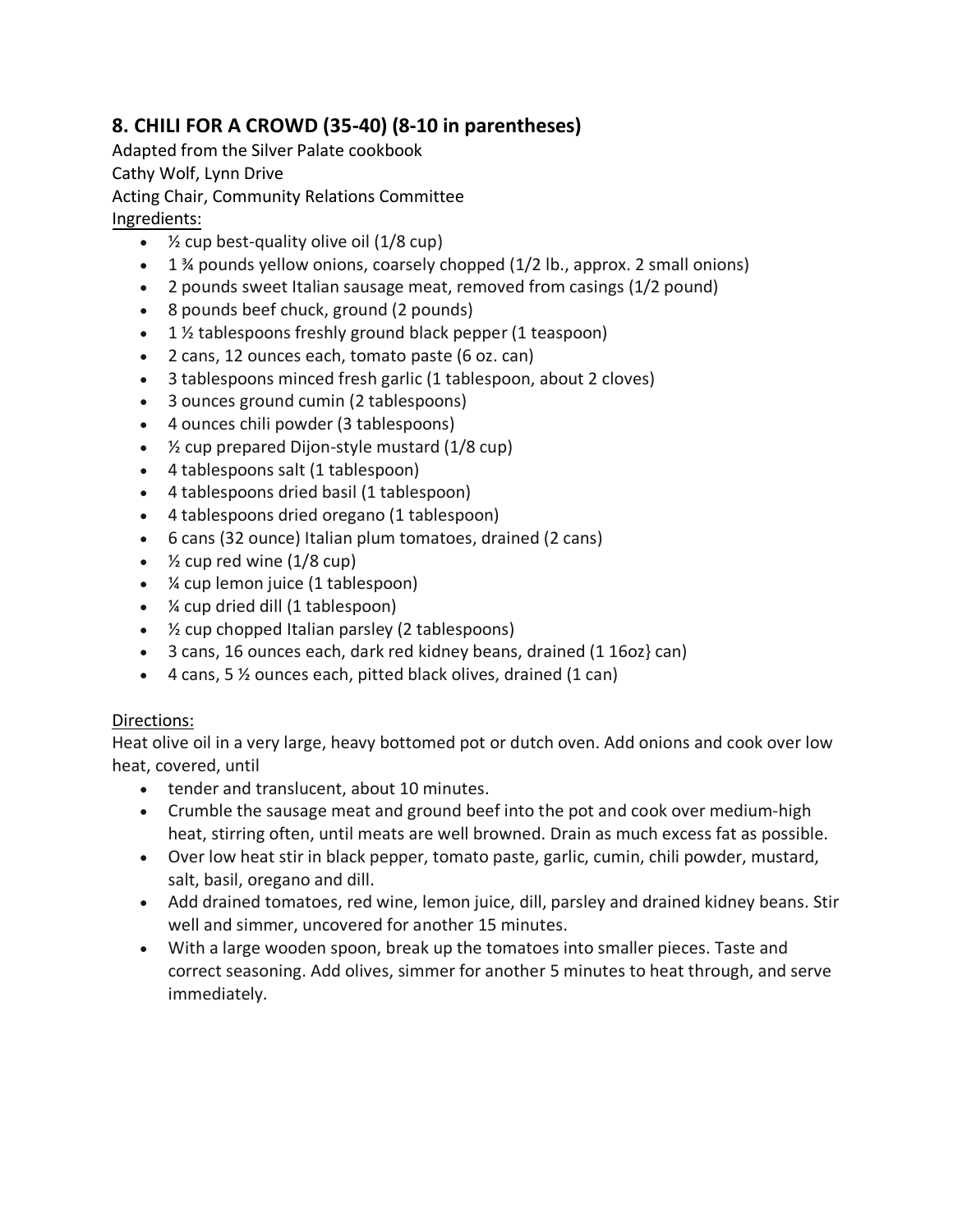### <span id="page-11-0"></span>**9. VEGETARIAN CHILI (4-6)**

From the Dominican Retreat House, McLean, Virginia Submitted by Catherine Cecere, Leland Street

Ingredients:

2 zucchini cut into l/4 inch slices 1 medium yellow or red pepper chopped 1 cup chopped onion 1 cup chopped celery 1 cup sliced carrots 2/3 garlic cloves, minced l/4 cup olive oil l/4 tsp basil l/4 tsp oregano l/4 tsp marjoram l/4 tsp thyme 1 tsp/ parsley 1 28 oz can tomatoes undrained cup up 8 oz jar mild or hot picante sauce 8 oz can mushrooms (I use fresh) 1 cup vegetable broth 2 tsp cumin ground and 2 tsp cumin seed 2-1/4 oz can ripe olives drained (sliced black olives) 15 oz. can chili beans undrained 15 oz can garbanzo beans drained 6 oz shredded cheddar cheese.

- In large pan, sauté red pepper, onion, celery, carrots and garlic in oil until crisp-tender.
- Add herbs and spices. Stir in tomatoes, picante sauce, bouillon and mushrooms. Bring to a boil; reduce heat. Cover simmer 30 minutes, stirring occasionally.
- Stir in olive, zucchini, chili beans and garbanzo beans. Add water. Simmer until thoroughly heated and zucchini is crisp tender.
- Sprinkle cheese over chili when served. Can be served with brown rice and corn muffins.
- Serve with an assortment of toppings, e.g. shredded cheese, avocado, crushed corn chips, sliced green onions, sour cream, and/or jalapeños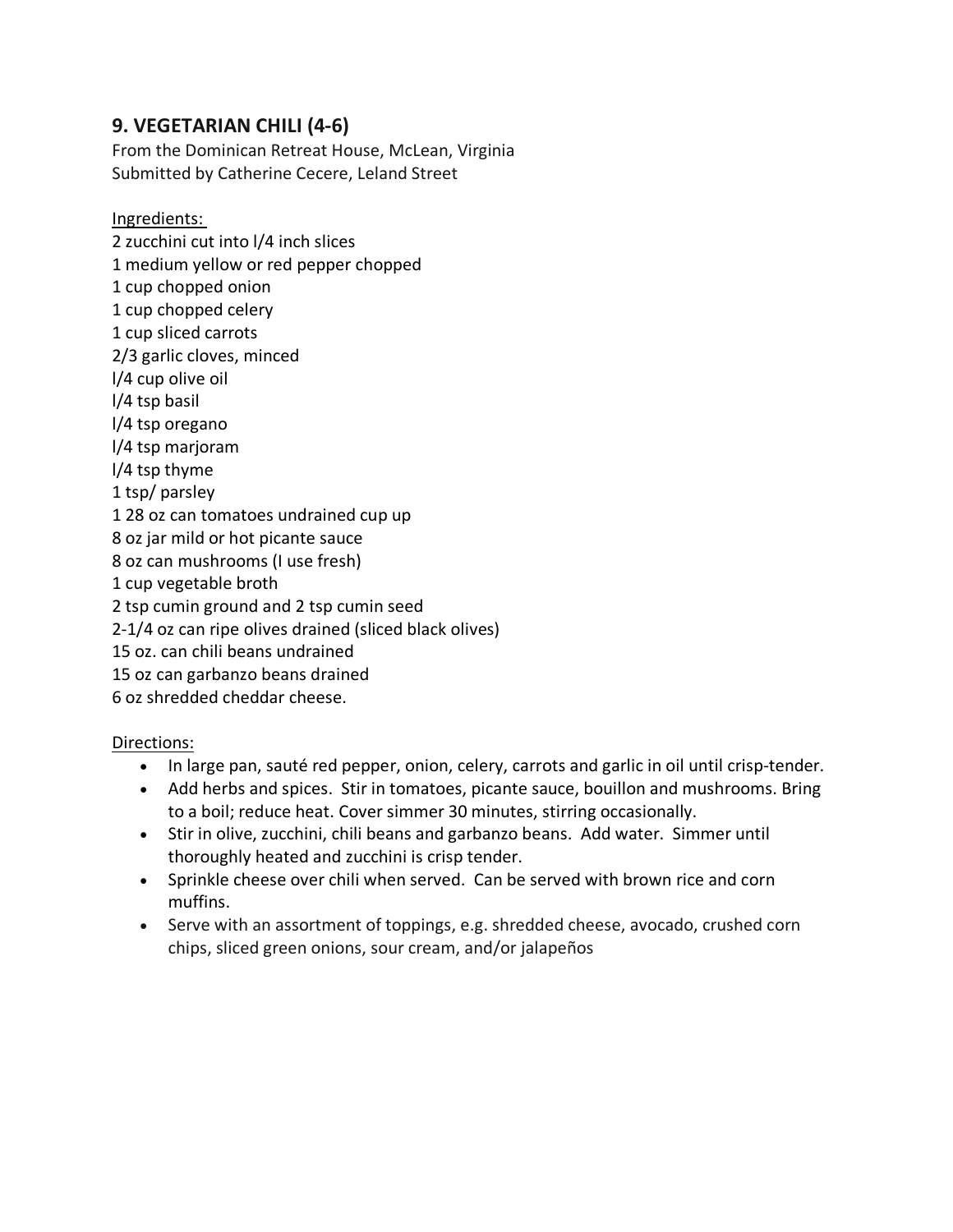## <span id="page-12-0"></span>**10. ROTISSERIE CHICKEN\* CHILI (6)**

Adapted from Ina Garden \*You can roast bone-in chicken breasts and/or thighs and shred the meat if preferred. You could also use leftover, shredded turkey instead of chicken. Cathy Wolf, Lynn Drive Acting Chair, Community Relations Committee

Ingredients: 4 cups chopped yellow onions A few celery stalks, chopped (optional) 1/8 cup olive oil 2 cloves minced garlic Mixture of bell peppers, diced (see notes and tips), at least 1 cup At least 1 t each of chili powder and cumin, according to your taste 1/4 t each red pepper flakes and cayenne pepper, or to taste Some smoked paprika, if you have it on hand and, as a native New Orleanian, I suggest Tabasco or another type of hot sauce. 2 t kosher salt and freshly ground black pepper 2 28 oz cans diced tomatoes, undrained Throw in some minced, fresh basil leaves (dried is ok) Shredded, skinned chicken (rotisserie or otherwise), as much or as little as you want.

### Directions:

- Cook onions and celery (if using) in the oil over medium-low heat for 10-15 minutes or until translucent.
	- Add the garlic and cook for 1 more minute. Add peppers and spices and cook for another minute.
	- Add tomatoes to the pot with basil. Bring to a boil, then reduce the heat and simmer, uncovered, for at least 30 minutes, stirring occasionally. Longer simmering should enhance the flavors. Taste and adjust the seasonings.
	- Add shredded chicken to chili and cook on low heat for at least 20 minutes. Can eat immediately or refrigerate overnight and reheat gently.

Serve as is or, better still, with a mixture of chopped onions, grated cheddar, sour cream, and/or avocado.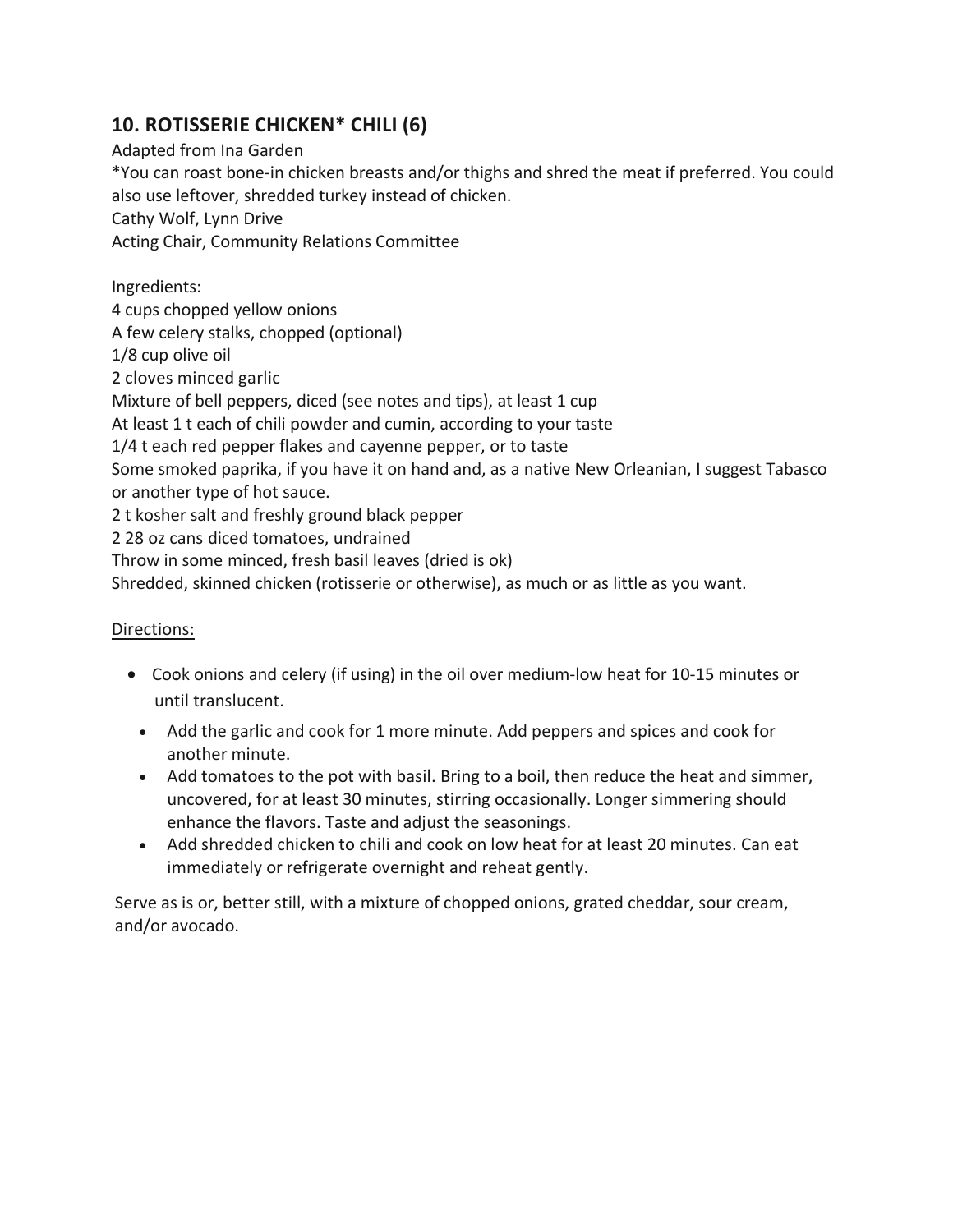## <span id="page-13-0"></span>**11. LADY BIRD JOHNSON'S PEDERNALES RIVER SPECIAL**

From The Chili Cookbook by Johnrae Earl and James McCormick

Submitted by Bridget Hartman, Ridgewood Avenue

When the kids were growing up, this was a family-favorite winter meal. In writing about this recipe, Earl and McCormick penned that "Lyndon Johnson used to say that when he was in Washington his kitchen shelves were crowded with cans of Texas chili 'so I can survive the chili drought until I got home.' "

### Ingredients:

4 pounds chopped chili meat (venison or beef) 1 large onion, chopped 2 cloves garlic, finely chopped 1 teaspoon oregano (more if you are a fan of oregano) 1 teaspoon ground cumin (more if you like a more earthy flavor) 6 teaspoons chili powder (more if you like it hotter) 2 cans (12 oz.) tomatoes salt to taste 2 cups hot water

- Put meat, onion and garlic into a large skillet and sear until lightly browned.
- Add all other ingredients. Bring to boil. Lower heat, cover and simmer one hour. (Add water or more tomatoes as needed/desired. (The chili can definitely simmer longer.)
- Skim off grease and serve hot.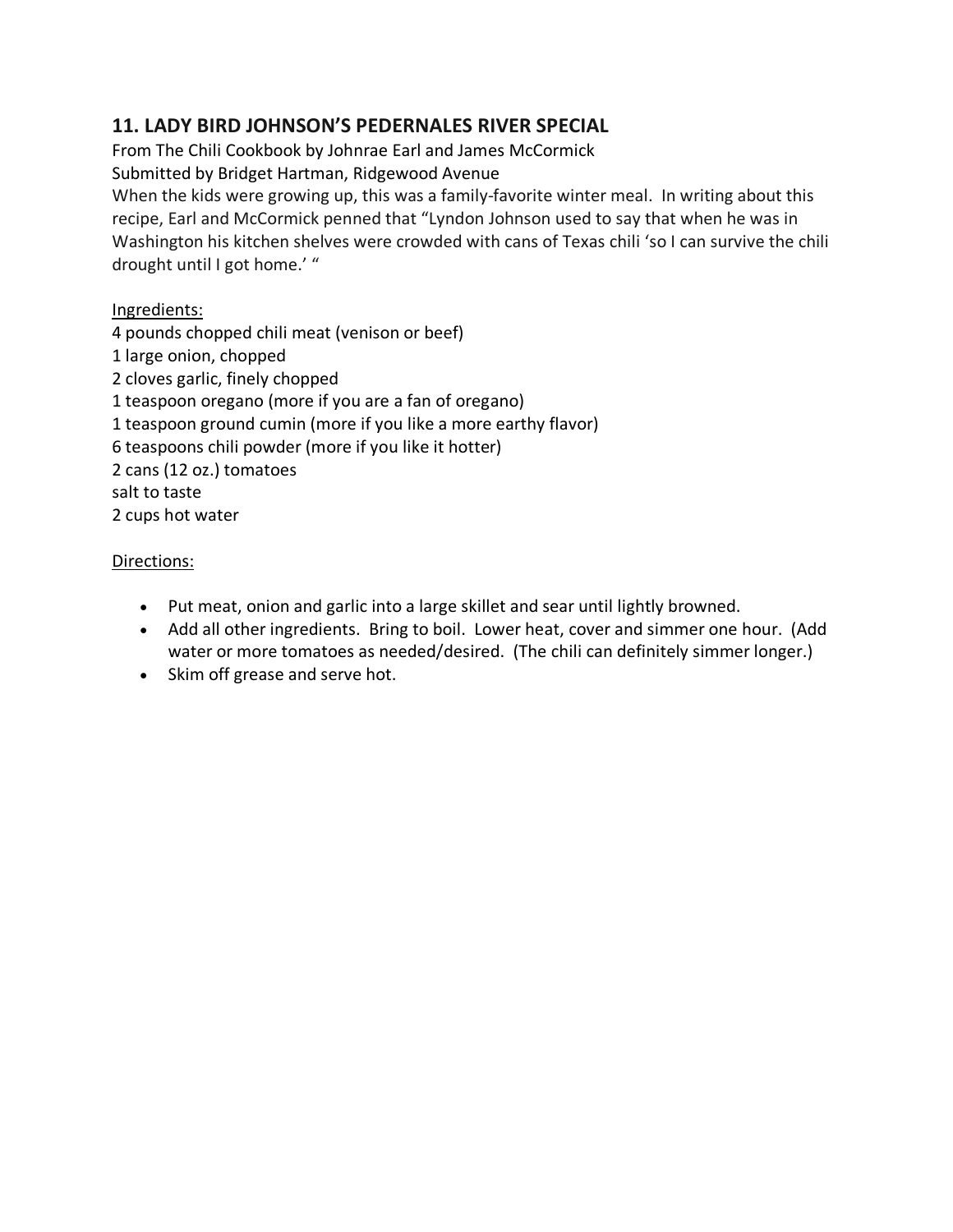# <span id="page-14-0"></span>**12. NEW YORK TIMES COOKING CHILI**

Adapted from the vegan chili recipe, NYT Cooking Submitted by Bridget Hartman, Ridgewood Avenue We recently "un-veganed" this vegan recipe, substituting ground turkey meat for the ground vegan meat and cooked dried Rancho Gordo dried bean for canned kidney beans. <https://www.ranchogordo.com/>

Ingredients

### For the Chile Paste

- 2 whole dried ancho (sweet, smoky 1,500 SHU), pasilla (sweet, fruity 2,500 SHU) or mulato (smoky, sweet – 3,000 SHU) chiles, stems and seeds removed and torn into rough 1-inch pieces (about ½ ounce)
- 1 whole dried chipotle (8,000SHU), New Mexico red (8,000 SHU), California, costeño (12,000 SHU) or choricero chile, stems and seeds removed and torn into rough 1-inch pieces (about 1/8 ounce)
- 1 to 2 dried hot chiles, such as arbol (30,000 SHU) or pequín (smoky, fruity 60,000) sems and seeds removed and torn into rough pieces (optional).

Note: You can omit the chile paste and substitute 3 tablespoons of chile powder. Add chile powder with chipotles and cumin in Step 3 and cook, stirring frequently until aromatic, about 30 seconds. Then add the tomato paste and continue with Step 4.

### For the Chili

- 2 tablespoons vegan butter
- 1 pound vegan ground meat (We substitute ground turkey meat.)
- 1 medium onion, grated on large holes of a box grater (about  $1\frac{1}{2}$  cups)
- 2 large garlic cloves, grated on microplane (about 4 teaspoons)
- 1 teaspoon dried oregano
- Kosher salt
- 2 chipotle peppers packed in adobo sauce, finely chopped
- 2 teaspoons ground cumin
- ¼ cup tomato paste
- 1 (15-ounce) can whole tomatoes packed in juice, drained and chopped into  $\frac{1}{2}$  inch pieces
- 1 (16-ounce) can dark kidney beans, drained (We substitute cooked dried beans from Rancho Gordo, a great online source for heirloom beans.)
- 1 tablespoon soy sauce
- 1 tablespoon apple cider vinegar
- 1 tablespoon whiskey, vodka or brandy (optional)

Preparation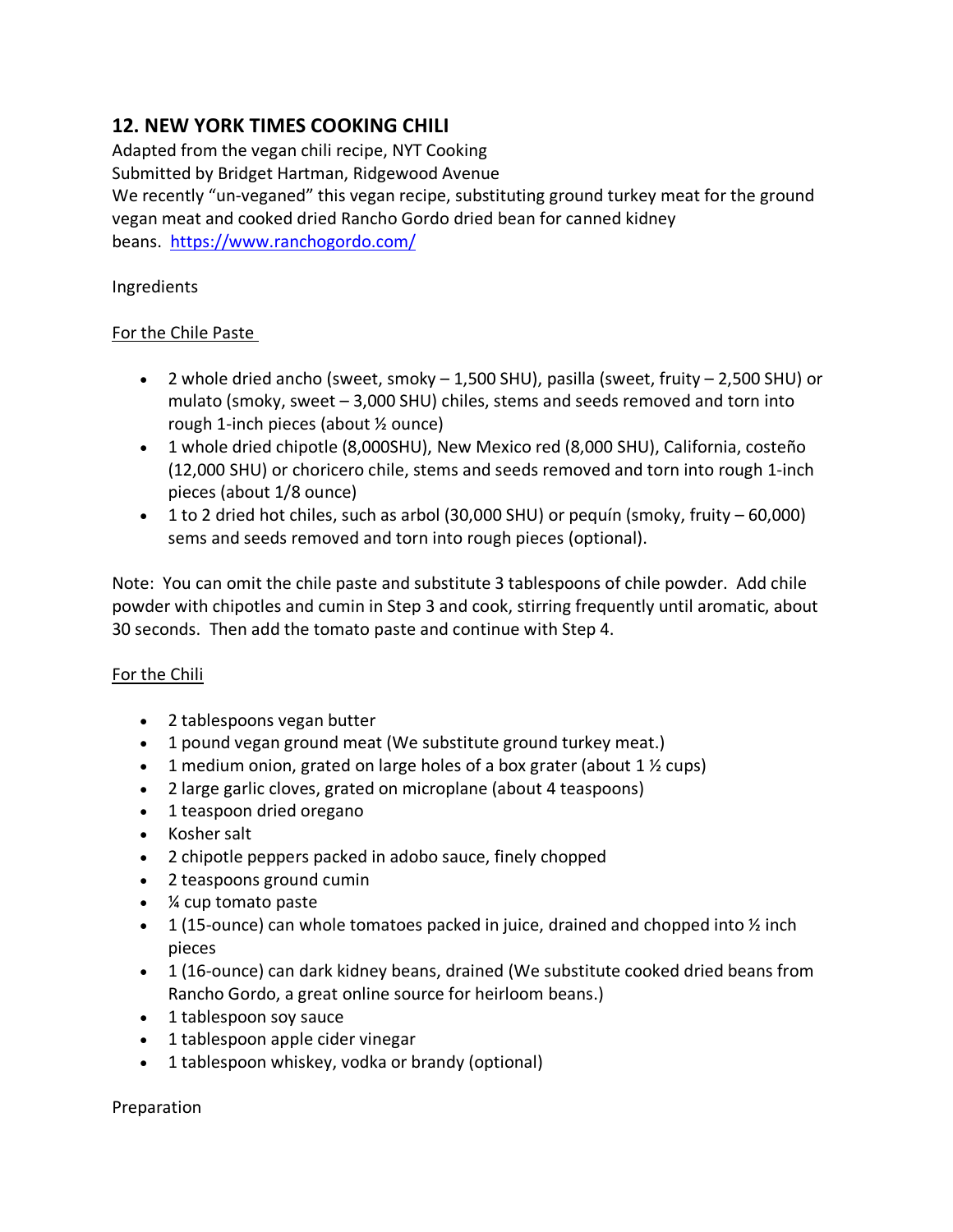#### Make the Chile Paste

1. Add all the dried chiles to a Dutch oven or large, heavy-bottomed sauce pan and cook over medium-high heat, stirring frequently, until slightly darkened and giving off an intense roasted aroma, 2 to 5 minutes. Turn down the heat if they begin to smoke. Add 1 cup water; it should immediately boil. Reduce heat so water barely simmers and cooks until chiles have softened, about 4 minutes. Transfer the chiles and liquid to a blender and blend at high speed, scraping down sides as necessary, until a completely smooth puree is formed, about 2 minutes. Set aside.

### Prepare the Chili

- 2. Melt butter in a large Dutch oven or over medium-high heat. Add the ground meat and cook, breaking it up with a wooden spoon, until fat has mostly rendered and is starting to sizzle rather than steam, about 10 minutes. (Drain the mixture at this point if you prefer less fat in the finished chili.)
- 3. Add the onion, garlic, oregano and salt. Cook, stirring frequently until the onions have softened, about 2 minutes. Add the chipotles, cumin and reserved chile paste and cook, stirring frequently until the past reduces to the point that it starts to sizzle and fry, about 4 minutes. Add the tomato paste and cook, stirring frequently until homogenous, about 1 minute.
- 4. Add chopped canned tomatoes and scrape up any brown bits that have stuck to the pan. Add kidney beans, soy sauce and 1 cup water. Stir to combine. Bring to a boil, reduce to a simmer and cook, stirring occasionally, until flavors have developed and chili is thickened to desired consistency, about 3minutes. Stir in vinegar and liquor, if desired. Adjust texture by adding water. Season to taste with salt and pepper. Serve with your favorite garnishes.